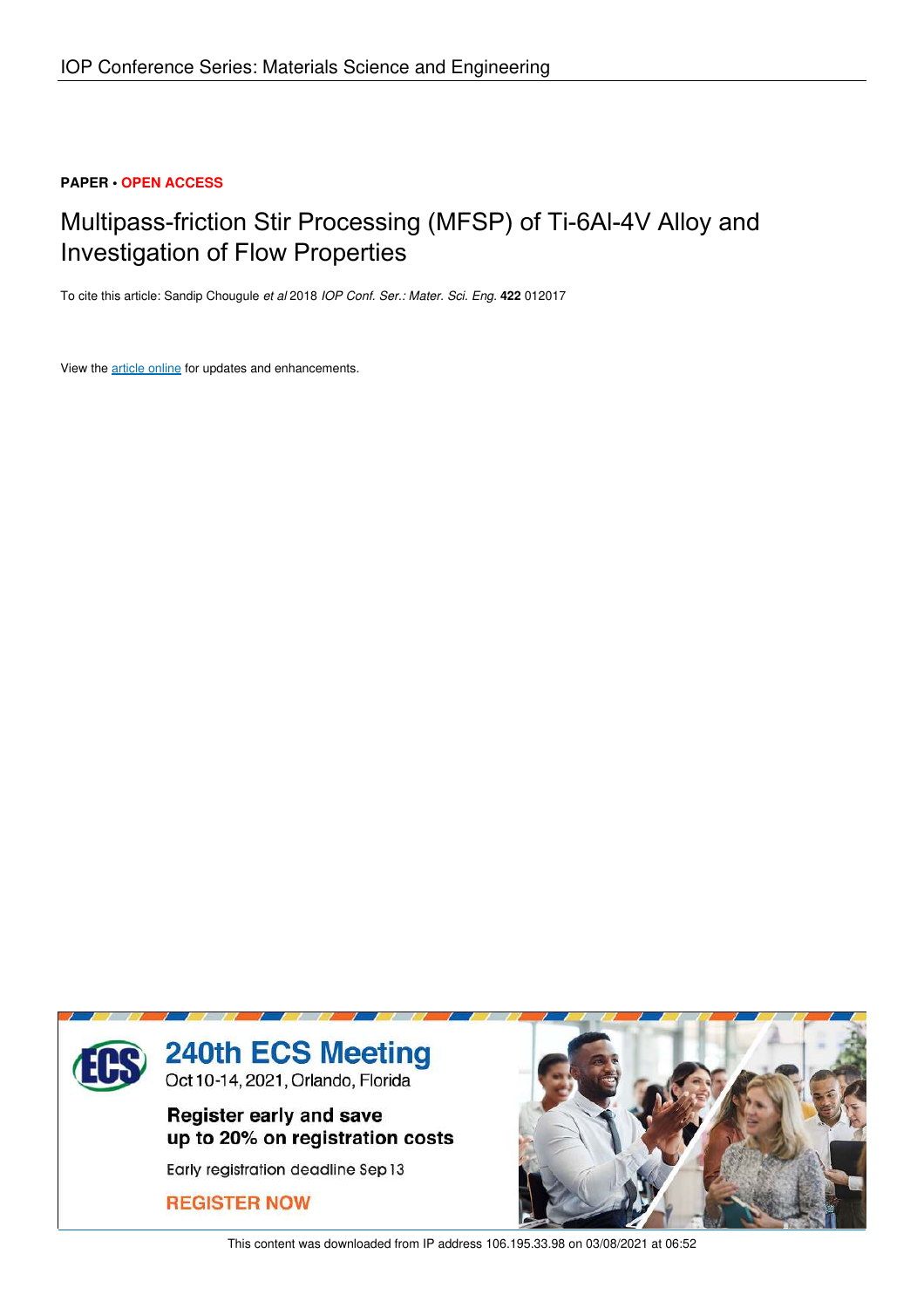## **Multipass-friction Stir Processing (MFSP) of Ti-6Al-4V Alloy and Investigation of Flow Properties**

## **Sandip Chougule<sup>1</sup> , Digvijay Sheed<sup>1</sup> , N Prabhu<sup>2</sup> , B P Kashyap<sup>2</sup> , Kaushal Jha<sup>3</sup> and**   $R K P$  Singh<sup>1</sup>

<sup>1</sup> Bharat Forge, Kalyani Centre for technology and innovation, Pune, 411036, India <sup>2</sup> Department of Metallurgical Engineering and Materials Science, Indian Institute of Technology Bombay, Mumbai, 400076, India

<sup>3</sup> Engineering design and development division, BARC, Mumbai, 400085, India

E-mail: sandip.chougule@bharatforge.com

**Abstract:** Multipass friction stir processing (MFSP) of the Ti-6Al-4V alloy was carried out at 600 tool rpm and 80 mm/min traverse speed. After first pass, the initial elongated  $\alpha$  structure transformed to prior β grains, consisting of a mixture of acicular α'and very fine lamellar α colonies along with  $\alpha$  layer grain boundary in stir zone (SZ). This subsequently transformed to equiaxed α grain via dynamic recrystallization (DRX) process. With the increase in the number of FSP passes the fraction of equiaxed  $\alpha$  grains was found to increase, reaching almost fully equiaxed α structure in SZ upon completion of the fifth pass. Flow properties of MFSP Ti-6Al-4V alloy were investigated by differential strain rate test carried out at 927°C. There appears no significant variation in the strain rate sensitivity index ( $m \ge 0.3$ ) values between as received Ti-6Al-4V alloy and MFSP Ti-6Al-4V alloy specimens.

#### **1. Introduction**

Friction stir processing (FSP) is a solid state processing technique based on the basic principle of friction stir welding (FSW). In recent years, FSP technique is becoming popular along with FSW for many applications, which include producing surface composites, microstructural refinement and homogenization, microstructural modification of metal matrix composites, superplasticity and mechanical property enhancement [1-12]. Up till now, low melting point materials like aluminum alloys, copper alloys and magnesium alloys have been successfully processed via FSW/FSP process [7-9, 13-16], but it faces difficulties with the high melting point materials like titanium alloys, inconel alloys and steel [1]. To overcome these difficulties researchers successfully tried out with different advanced tool materials like tungsten-lanthanum, tungsten-rhenium, tungsten carbides, polycrystalline cubic boron nitride (PCBN) etc. [1,17].

Titanium alloys, especially, the Ti-6Al-4V alloy has been very attractive material for aerospace, biomedical, marine and petrochemical industries because of its high strength to weight ratio and good corrosion resistance properties [18,19]. Generally, this alloy is joined by using the conventional welding processes like gas tungsten arc welding (GTAW), plasma arc welding, electron beam welding (EBW) etc. However, these processes cause the problems of melting and solidification, large thermal distortion and residual stresses, generated during fusion welding. In order to overcome these problems the friction stir welding technique is found to be a successful one [20]. The success of this technique was reported in Ti-6Al-4V alloy plates ranging from thickness of 1.5 mm to 15 mm of different

1 Content from this work may be used under the terms of the Creative Commons Attribution 3.0 licence. Any further distribution of this work must maintain attribution to the author(s) and the title of the work, journal citation and DOI. Published under licence by IOP Publishing Ltd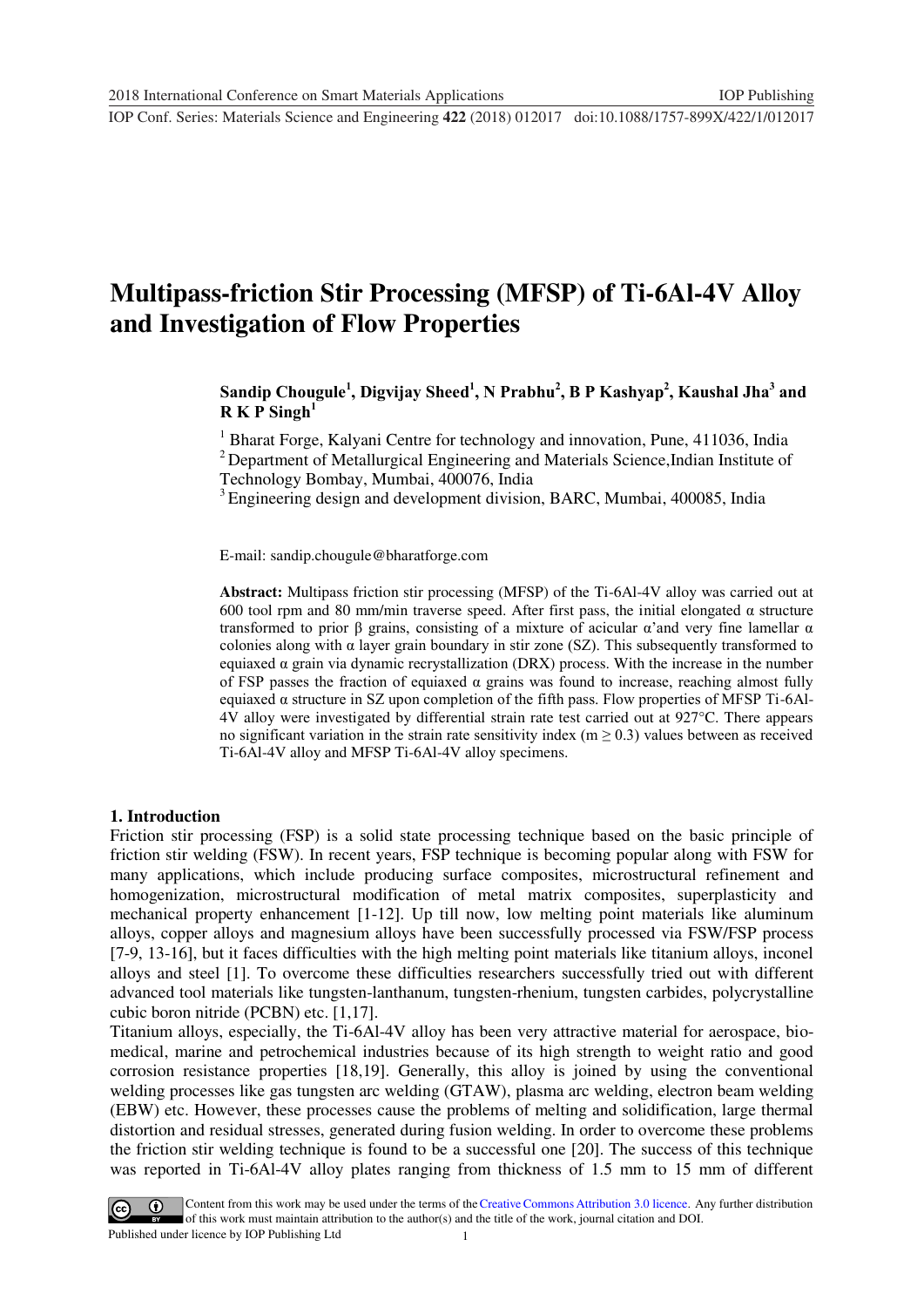2018 International Conference on Smart Materials Applications IOP Publishing

**1234567890**''"" IOP Conf. Series: Materials Science and Engineering **422** (2018) 012017 doi:10.1088/1757-899X/422/1/012017

starting microstructures [20-31]. The various combinations of tool rotating speed and tool traverse speed were employed in these studies. It was shown that the weld quality or processed surface was mostly affected by tool rotating speed and tool traverse speed. Also, there observed during FSW/FSP are the different process defects like tunnelling voids, flash formation and porosity [2, 14, 16, and 32]. Hence one needs to do experiment with these processing parameters prior to employing the technique for final product. In earlier studies [10-12, 33], significant grain refinement was reported in SZ in the materials undergone FSP. The fine grain size is the most important factor for superplastic behaviour of material which can be achieved by different conventional thermo mechanical processing but it comes with some limitations. In view of the several evidences that FSP can result in grain refinement of bulk materials with an enhanced superplastic behaviour, the Ti-6Al-4V alloy needs to be investigated by friction stir processing and subsequent characterizing for its superplasticity [34, 35].

In present work, MFSP of the Ti-6Al-4V alloy was carried out to study the effect of number of passes on microstructure evolution at each step. Flow properties of as received Ti-6Al-4V alloy and the same upon being subjected to MFSP were evaluated from tensile tests conducted at 927°C by differential strain rate test technique over strain rates 1 x 10-4 s-1 to 5 x 10-2 s-1.

#### **2. Material and Experimental work**

The material used in this study is mill annealed Ti–6Al–4V alloy in the form of plate of thickness 6 mm. The chemical composition (weight %) is Al 6.29, V 3.96, C 0.007, Fe 0.18, N 0.001, O 0.18 and balance Ti. Considering the low thermal conductivity and high strength of Ti-6Al-4V alloy, the tungsten based tool alloyed with 1 wt. % lanthanum oxide (W-1%L2O3) was used for FSP. The tool design had a shoulder of 25 mm diameter and a tapered pin of length 5.5 mm with the major diameter being 6 mm. In the present work, the tool head was stationary and was tilted at  $2^{\circ}$  in the traveling direction. Tilt angle of tool was adjusted by indexing the tool head. In MFSP, six passes of FSP were carried out in ambient atmosphere.

After each pass, the specimens were cut along transverse direction of the processed plates for microstructure characterization. Metallographic specimens were prepared on automatic polishing machine Tegramin-30. Etching was done by Kroll's reagent. Microstructure was examined by optical microscopy (OM) and Scanning electron microscopy (SEM). For orientation image microscopy (OIM), the specimens were electro polished in 600 ml methanol, 360 ml ethylene glycol and 60 ml perchloric acid (HClO4) solution for 20 seconds at 18 V.

Hardness was measured on the Vickers hardness tester using diamond indenter. To investigate the flow properties by using differential strain rate tests technique [35], sub-size test specimens were machined from MFSP Ti-6Al-4V alloy plates. Differential strain rate tests were performed by using 100 kN capacity, computer controlled servo hydraulic Zwick-Roell Amsler Universal Testing Machine. Tensile specimens were heated to test temperature of 927°C and soaked for 5 minutes in a three in a three zone split furnace before deformation. Then, the test specimens were deformed to total strain of 50% at nine different strain rates varying from 1 x 10-4 s-1 to 5 x 10-2 s-1. Such test was continued on the same samples with the successive strain rate cycling till the failure of test specimens. After deformation, the specimens were water quenched.

#### **3. Results and discussion**

#### *3.1 As-received Ti-6Al-4V microstructure*

The as-received Ti-6Al-4V alloy (Mill annealed) used in this study contained elongated  $\alpha$  structure with  $\beta$  phase at the grain boundary as shown in Figure 1.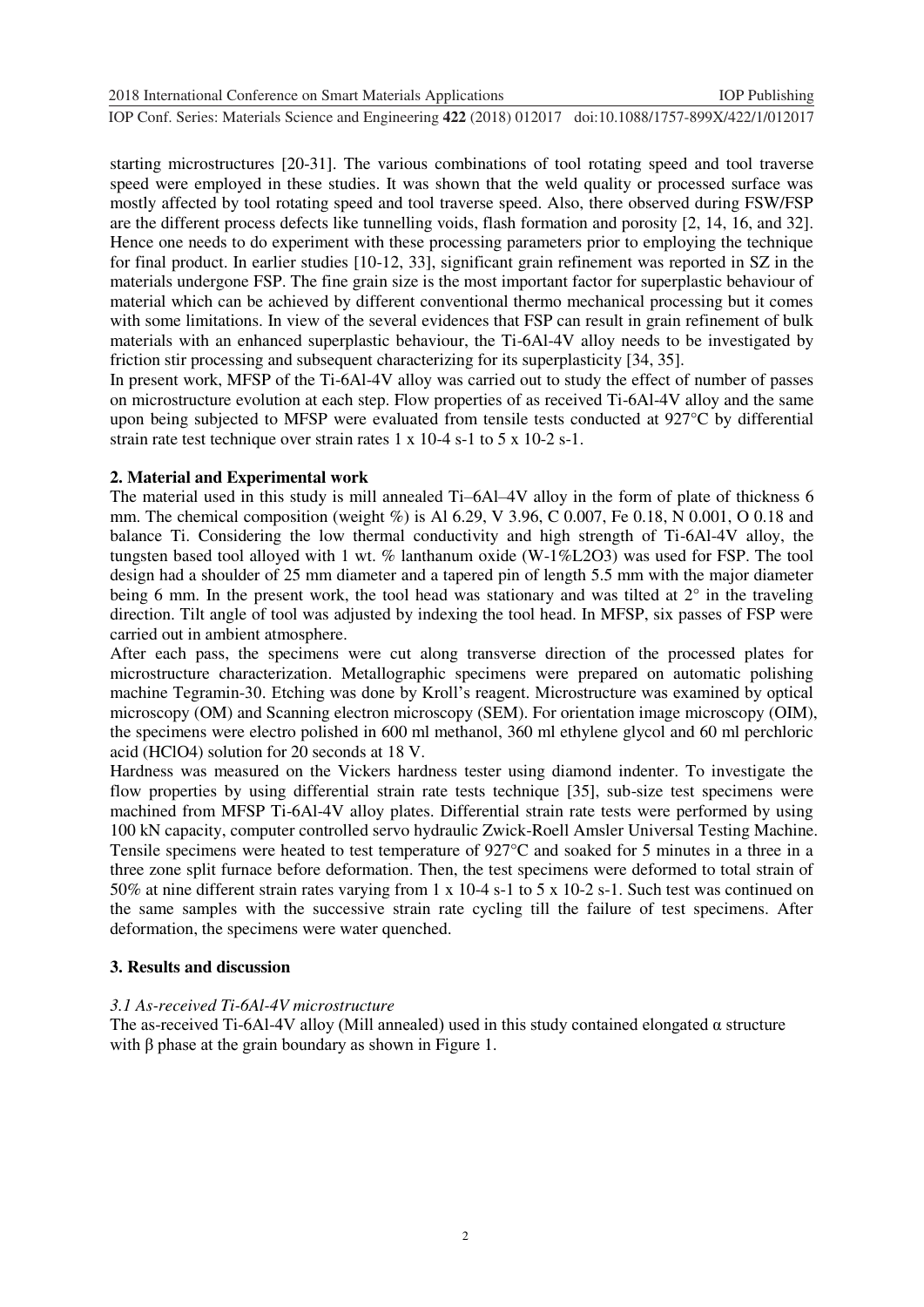

**Figure 1.** SEM image showing microstructure of as-received Ti-6Al-4V alloy

Total fraction of alpha phase ( $\alpha$ ) is 0.927 while that of beta phase ( $\beta$ ) is 0.072. The average grain diameter is 4 μm observed for as-received Ti-6Al-4V alloy.

#### *3.2 Microstructure evolution:*

OIM micrograph in Figure 2 clearly reveals that as received Ti-6Al-4V microstructure consists of  $\alpha$ phase and β phase with random grain orientation. Very less amount of recrystallized β grain fraction is observed in first pass stir zone (SZ) but, upon increasing the number of passes, the fraction of recrystallization is also noted to increase. Finally upon fifth pass, almost whole SZ showed the recrystallized α grains. After MFSP also, random grain orientation is observed in all the passes. With the increase in strain with increasing FSP pass most of  $\alpha$  grain boundaries become high angle boundaries, which can be clearly observed by red color identification in grain boundary mapping image in Figure 3. This clearly reveals that dynamic recrystallization occurred in β phase region of the multipass friction stir processed specimen. In previous studies, it was found that, in Ti-6Al-4V alloy during deformation in α-β regime, some low angle α grain boundaries in α plate existed. This indicates the occurrence of dynamic recovery during deformation. Some dynamically recrystallized  $\alpha$  grains of high angle grain boundaries were also reported by Furuhara et al. [36].



**Figure 2.** Multipass friction stir processed micrographs along with the inverse pole figure (a) As received Ti-6Al-4V alloy (b) First pass, (c) Third pass and (d) Fifth pass.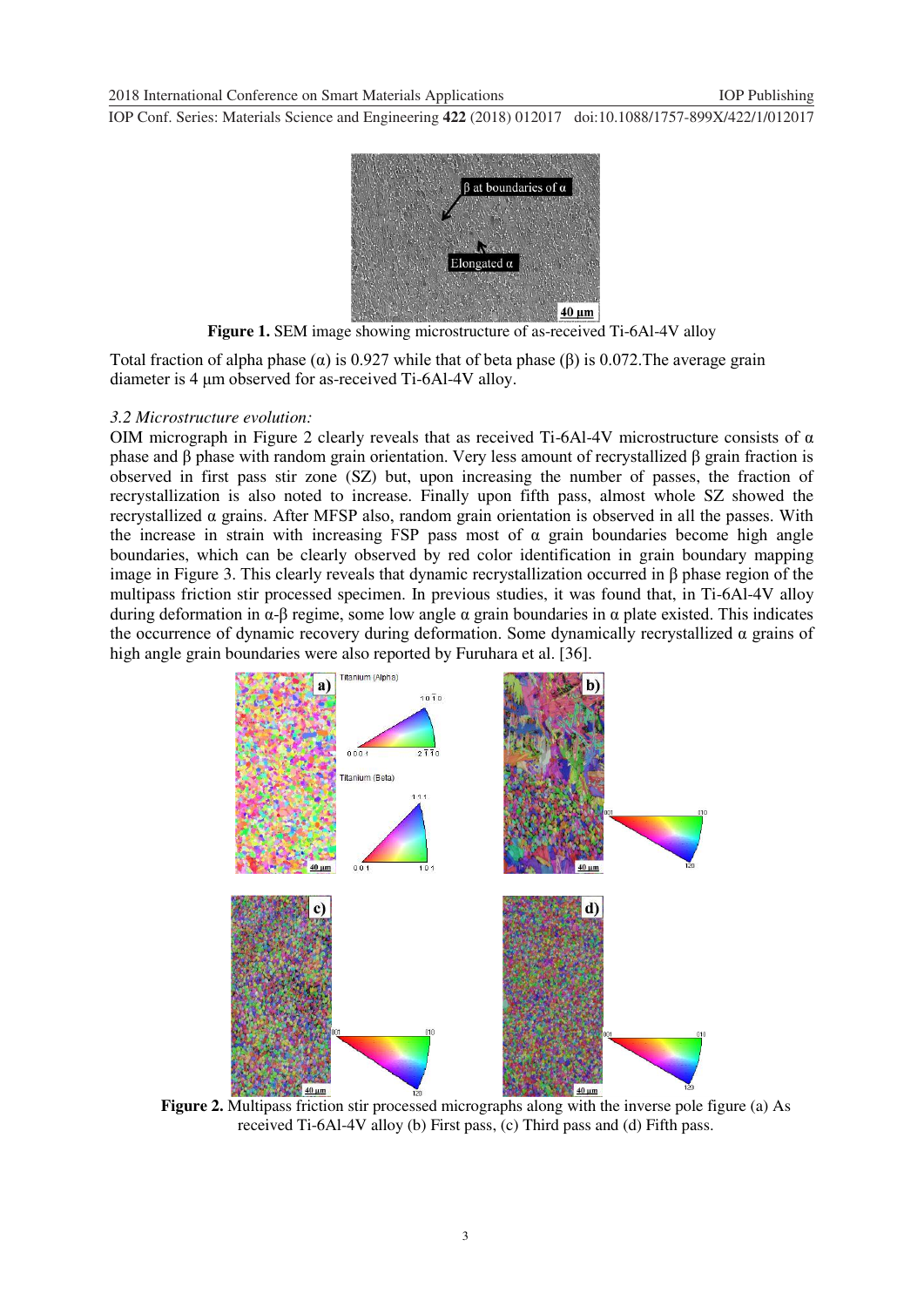2018 International Conference on Smart Materials Applications IOP Publishing

**1234567890**''"" IOP Conf. Series: Materials Science and Engineering **422** (2018) 012017 doi:10.1088/1757-899X/422/1/012017



**Figure 3.** High angle grain boundary map of (a) As received Ti-6Al-4V alloy (b) First pass, (c) Third pass and (d) Fifth pass. (Blue color represents low angle grain boundaries whereas red color represents high angle grain boundaries)

Figure 4 shows the variation in average grain size as a function of number of FSP passes, starting from first to fifth pass. It is well understood from the plot that the grain size of material goes on decreasing with increasing number of passes. For first pass, the average grain diameter is 2.9 μm and it goes down to 1.4 μm for fifth pass. This may be due to dynamic recrystallization (DRX) that was observed from second pass till the fifth pass. The plot also shows spread of grain size distribution by the error bar line given.



**Figure 4.** Average grain size of multipass FSP specimens.

*3.3 Variation in flow stress during differential strain rate test:* 

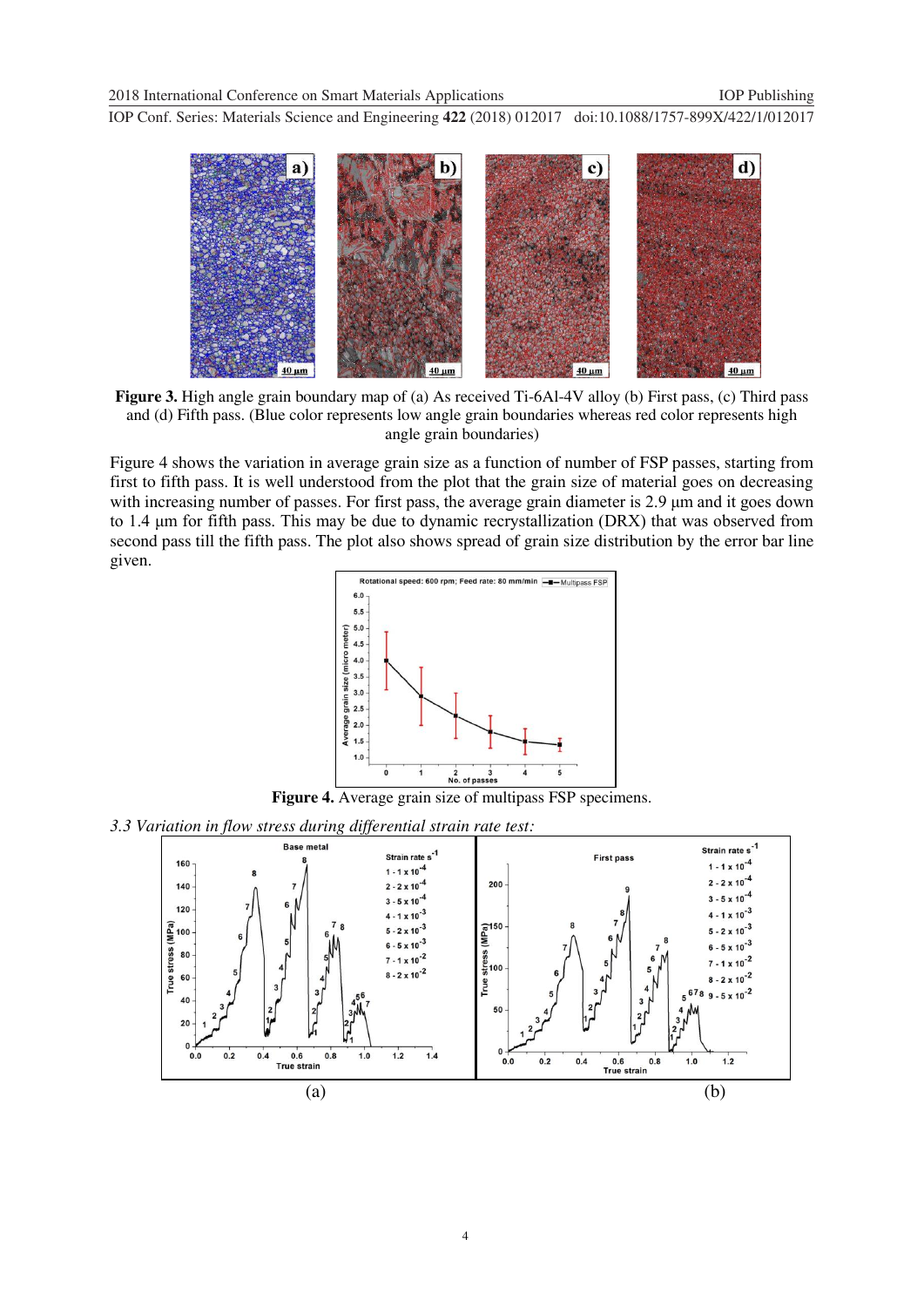

**Figure 5.** True stress vs true strain of (a) As received Ti-6Al-4V (b) First pass FSP (c) Second pass FSP (d) Third pass FSP (e) Fourth pass FSP (f) Fifth pass FSP.

Using the load vs elongation data from differential strain rate test, true stress vs true strain plots are given in the Figure 5 (a-f), for base metal and MFSP specimens. The tests were done from the lowest strain rate of 1 x 10-4 s-1 to the highest strain rate of 5 x 10-2 s-1. On completion of this increasing sequence of strain rate changes, the test was continued but again from the lowest to the highest strain rates. Each series of this sequential increment in strain rate test is termed as a cycle. This way, the samples were deformed as long as they could be without immature necking. The plots are given for a number of strain rate cycling up to the failure of samples. As the number of FSP passes increased, the number of differential strain rate test cycles sustained by specimen was found to reduce. The reason for this could be that as the number of passes increases there occurs an increase in porosity as well as increase in the crack length, which could lead to failure at lower true stress and smaller strain values. This is evident from the differential strain rate test conducted in the sample taken from the fifth pass. Based on true stress vs true strain plots, ln (flow stress) vs ln (strain rate) were plotted for base metal and MFSP specimens as shown in Figure 6. Superplasticity index, identified by strain rate sensitivity index-  $m \ge 0.3$ , was calculated from the ln (flow stress) vs ln (strain rate) plot for base metal and MFSP specimens. For as received Ti-6Al-4V alloy and first pass friction stir processed specimens, 'm' values are found to be almost same  $(m = 0.5)$ . As the number of passes increases the flow stress required for deformation increased significantly up to third pass. A decrease in the flow stress is observed for fourth and fifth passes. The 'm' value for second and third passes reduced up to 0.43 at lower strain rates and up to 0.2 at higher strain rates. For the fifth pass, the higher m value of 0.66 is obtained at lower strain rate. Overall, there is successive increase and decrease in the flow stress for MFSP specimens. This successively changing behavior of Ti-6Al-4V alloy MFSP specimens may be due to grain growth or dislocation strengthening of material in second and third passes. The continued deformation beyond this exhibited flow softening, which could be attributed to the mechanisms like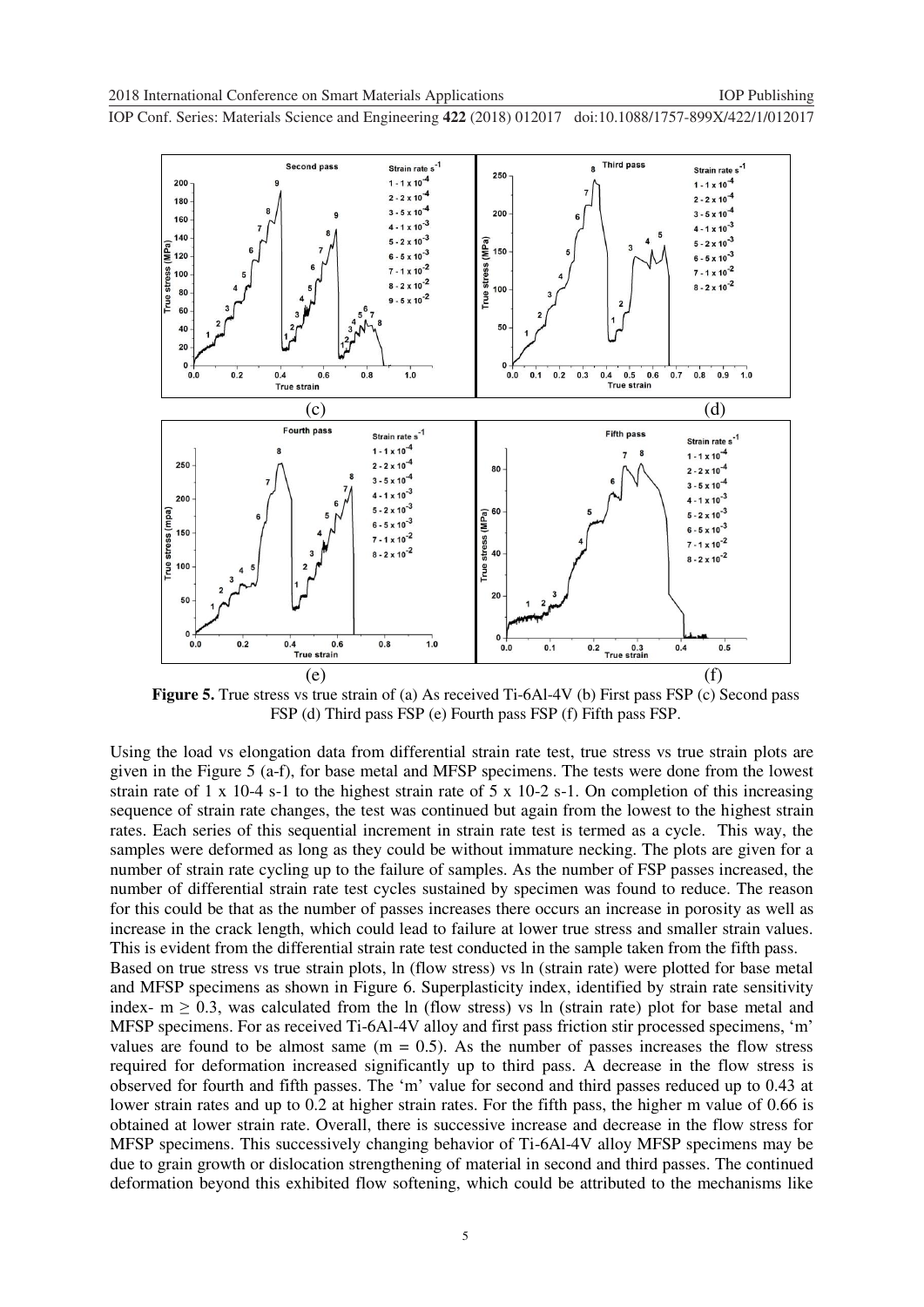recrystallization or recovery process, that might have occurred in the fourth and fifth pass specimens. Also, the 'm' values were also found to successively decrease and increase during MFSP. This may be because of the differences in  $\alpha$  grain morphology developed during MFSP. Microstructure of as received Ti-6Al-4V alloy shows partial elongated grains and it contains 7 % of β phase fraction. The β phase fraction has significant effect on the strain rate sensitivity 'm' in Ti-6A1-4V alloy [37].



**Figure 6.** ln(flow stress) vs ln(strain rate) of base metal, first pass FSP, second pass FSP, third pass FSP, fourth pass FSP, fifth pass FSP

The grain coarsening of  $\beta$  phase is prevented through partitioning by  $\alpha$  phase. This causes less grain coarsening and so the microstructure remains stable during deformation. In as received Ti-6Al-4V and MFSP samples, at higher strain rate, deformation is almost controlled by dislocation climb mechanism  $(n = 1/m = 4)$ , since n is stress exponent and is represented as inverse of m  $(n = 1/m)$ . On the other hand, at lower strain rate, deformation is almost controlled by grain boundary sliding (GBS) mechanism as elaborated in superplastic literature [33]. The fine grain size  $(510 \mu m)$  is the most important factor for superplastic behavior of material. Superplasticity is not directly dependent on strain rate, however when the strain rate is very low (approximately 2 x 10-5 s-1), prolonged exposure to high temperature causes grain growth and early failure [38].

## **4. Conclusions**

- Microstructure evolution in the first pass revealed that the initial elongated  $\alpha$  structure transformed to prior β grains, consisting of a mixture of acicular α' and very fine lamellar α/β colonies in stir zone (SZ). This microstructure subsequently transformed to equiaxed  $\alpha$  with increase in the number of passes. In the fifth pass, fully equiaxed  $\alpha$  structure was observed in SZ. In TMAZ, the prior  $\beta$  grains were decorated with  $\alpha$  layer grain boundary, consisting of lamellar  $\alpha/\beta$  colonies in all the passes. Heat affected zone (HAZ) was characterized by mixture of transformed β grain structure and undeformed α grains. The mechanism of microstructure evolution in SZ during MFSP is identified to be the occurrence of dynamic recrystallization (DRX) in  $β$  phase region.
- For as received Ti-6Al-4V alloy and MFSP specimens, strain rate sensitivity (m) value was found to be greater than 0.3. There occurred successive increase and decrease in flow stress for MFSP specimens. The strengthening arises from martensitic phase transformation and grain coarsening in second and third FSP passes, whereas, the subsequent softening in the fourth and fifth FSP passes occurs by dynamic recrystallization or recovery process.

## **5. References**

- [1] Mishra Rajiv S. and Z. Y. Ma. 2005 *Materials Science and Engineering: R* 50 1-78.
- [2] Pilchak A. L., M. C. Juhas and J. C. Williams. 2007 *Metallurgical and Materials Transactions A* 38 401-408.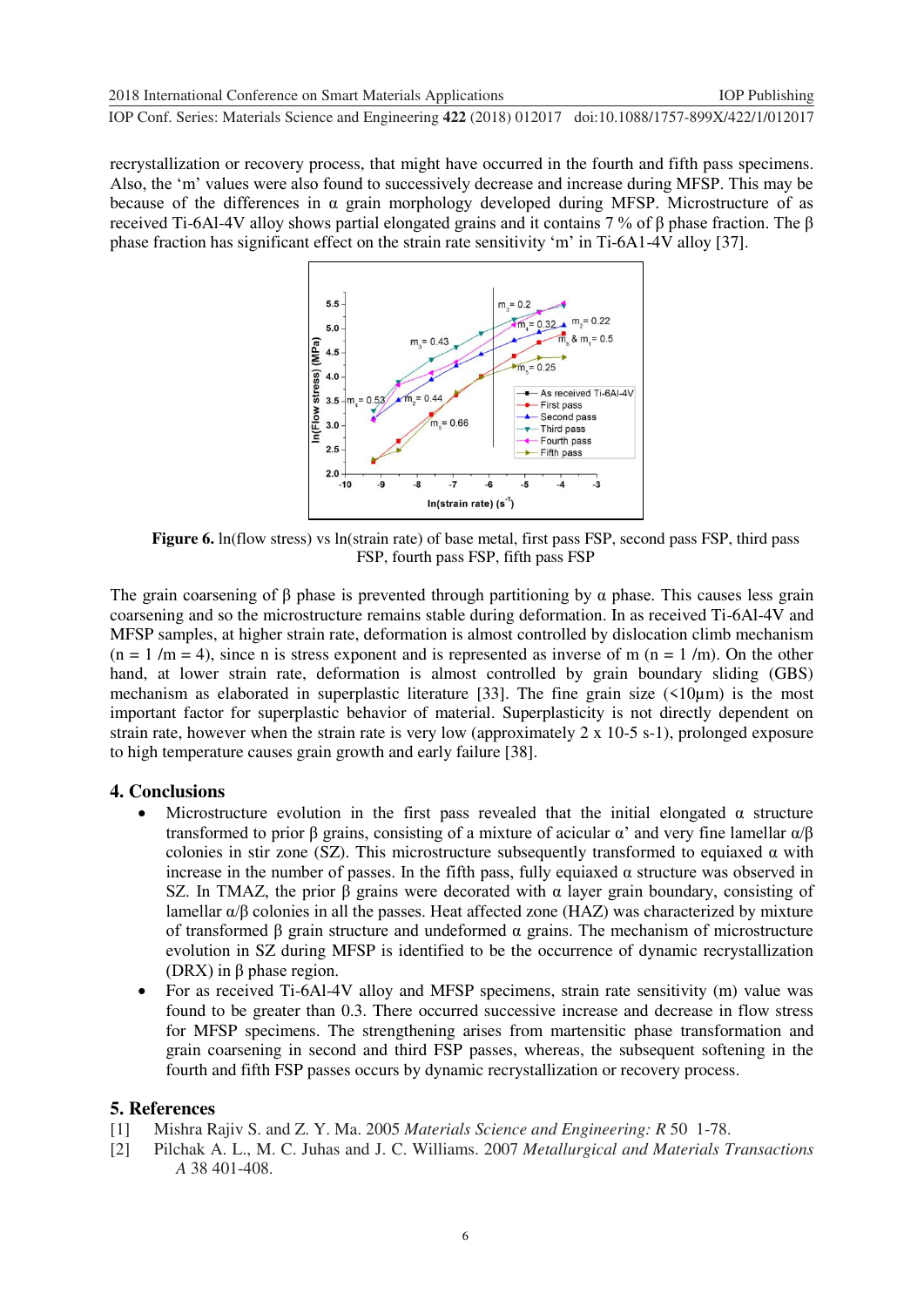- [3] Pilchak A. L., D.M. Norfleet, M.C. Juhas and J.C. Williams. 2008 *Metallurgical and Materials Transactions A* 39 1519-1524.
- [4] Sharma S. R., Z. Y. Ma and Rajiv S. Mishra.2004 *Scripta Materialia* 51 237-241.
- [5] Kwon Y. J., N. Saito and I. Shigematsu. 2002 *Journal of Materials Science Letters* 21 1473- 1476.
- [6] Ma Z. Y., S. R. Sharma and Rajiv S. Mishra. 2006 *Scripta materialia* 54 1623-1626.
- [7] Johannes L. B. and R. S. Mishra. 2007 *Materials Science and Engineering: A* 464 255-260.
- [8] Rao A. G., V.A. Katkar, G. Gunasekaran, V.P. Deshmukh, N. Prabhu and B.P. Kashyap 2014 *Corrosion Science* 83198-208.
- [9] Feng A. H. and Z. Y. Ma2007 *Scripta materialia* 56 397-400.
- [10] Charit I. and Rajiv S. Mishra. 2003 *Materials Science and Engineering: A* 359 290-296.
- [11] Ma Z. Y., R.S. Mishra, M.W. Mahoney and R. Grimes. 2003 *Materials Science and Engineering: A* 351 148-153.
- [12] Ma Z. Y., Rajiv S. Mishra and Murray W. Mahoney. 2002 *Acta materialia* 50 4419-4430.
- [13] Liu G., L.E. Murr, C-S. Niou, J.C. McClure and F.R. Vega. 1997 *Scripta materialia* 37 355- 361.
- [14] Park Hwa Soon, Takahiro Kimura, TaichiMurakamic, Yoshitaka Naganod, Kazuhiro Nakata and Masao Ushio. 2004 *Materials Science and Engineering: A* 371 160-169.
- [15] Su Jian-Qing, T.W. Nelson, T.R. McNelley and R.S. Mishra. 2011 *Materials Science and Engineering: A* 528 5458-5464.
- [16] Lee Won-Bae, Jong-Woong Kim, Yun-Mo Yeon and Seung-Boo Jung. 2003 *Materials Transactions* 44 917-923.
- [17] Rai R., A. De, H. K. D. H. Bhadeshia and T. DebRoy. 2011 *Science and Technology of welding and Joining* 16 325-342.
- [18] Lütjering Gerd and James Case Williams. 2003 *Titanium*. Vol. 2. Berlin: Springer.
- [19] Leyens Christoph and Manfred Peters. 2003 *Titanium and titanium alloys*. Wiley-VCH, Weinheim.
- [20] Su Jianqing, Rajiv S. Mishra, JiyeWang, RayXu and JohnA.Baumann. 2013 *Materials Science and Engineering: A* 573 67-74.
- [21] Davies P. S., B.P. Wynne, W.M. Rainforth, M.J. Thomas and P.L. Threadgill. 2011 *Metallurgical and Materials Transactions A* 42 2278-2289.
- [22] Edwards P. D. and M. Ramulu. 2009 *Science and Technology of Welding and Joining* 14 476- 483.
- [23] Leo Paola and Emanuela Cerri. 2014 *Materials Science Forum*. Vol. 783 574-579
- [24] Zhang Yu, Yutaka S. Sato, Hiroyuki Kokawa, Seung Hwan C. Park and Satoshi Hirano. 2008 *Materials Science and Engineering: A* 485 448-455.
- [25] Liu H. J., L. Zhou and Q. W. Liu. 2010 *Materials & Design* 31 1650-1655.
- [26] Zhou L., H. J. Liu and Q. W. Liu. 2010 *Materials & Design* 31 2631-2636.
- [27] Pilchak A. L., W. Tang, H. Sahiner, A.P. Reynolds and J.C. Williams. 2011 *Metallurgical and Materials Transactions A* 42 745-762.
- [28] Ramirez Antonio J. and Mary C. Juhas. 2003 *Materials Science Forum*. 426 2999-3004.
- [29] Edwards P. and M. Ramulu. 2010 *Journal of Engineering Materials and Technology* 132 031006.
- [30] Edwards P. and M. Ramulu. 2010 *Science and Technology of Welding & Joining* 15 468-472.
- [31] Ma Z. Y. 2008 *Metallurgical and Materials Transactions A* 39 642-658.
- [32] Chen Hua-Bin, Keng Yan, Tao Lin, Shan-Ben Chen, Cheng-Yu Jiang and Yong Zhao. 2006 *Materials Science and Engineering: A* 433 64-69.
- [33] Nieh Tai-Gang, Jeffrey Wadsworth and O. D. Sherby. 2005 Cambridge university press.
- [34] Kashyap B. P., A. Arieli and A. K. Mukherjee. 1985 *Journal of materials science* 20 2661-2686.
- [35] Kashyap B. P. and G. S. Murty. 1983 *Journal of Materials Science* 18 2063-2070
- [36] Furuhara Tadashi, B. Poorganji, H. Abe and T. Maki. 2007 *Jom* 59 64-67.
- [37] Sieniawski J. and M. Motyka. 2007 *Journal of Achievements in Materials and Manufacturing Engineering* 24 123-130.